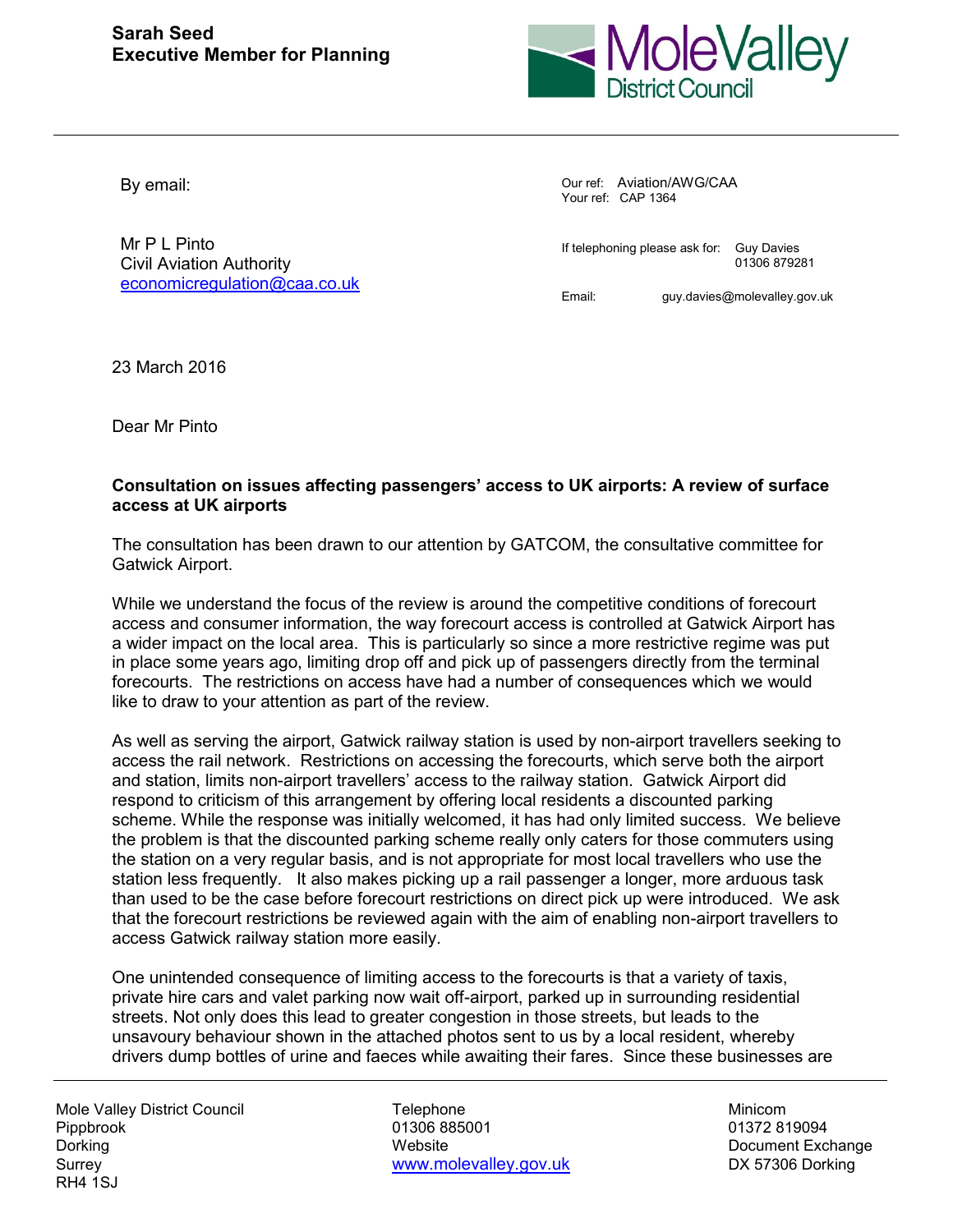focused on serving airport passengers, we feel that the onus should be on Gatwick Airport to provide adequate facilities to mitigate this type of disgusting behaviour from continuing in the way it does at present.

One way of avoiding congestion on the airport forecourts would be to ensure a frequent and efficient bus service that could be used by staff and locally based passengers to access the airport. It remains disappointing that even nearby villages such as Charlwood, and local towns such as Dorking and Leatherhead, have no direct bus service to the airport. We ask that, as part of the review, further thought is given on how better public transport services could be integrated with the operation of the airport to improve accessibility and reduce demand on the forecourts.

Yours sincerely

Sarah Seed

Councillor Sarah Seed Executive Member for Planning

Enc. Pictures taken on Povey Cross Road, Hookwood, 5 March 2016